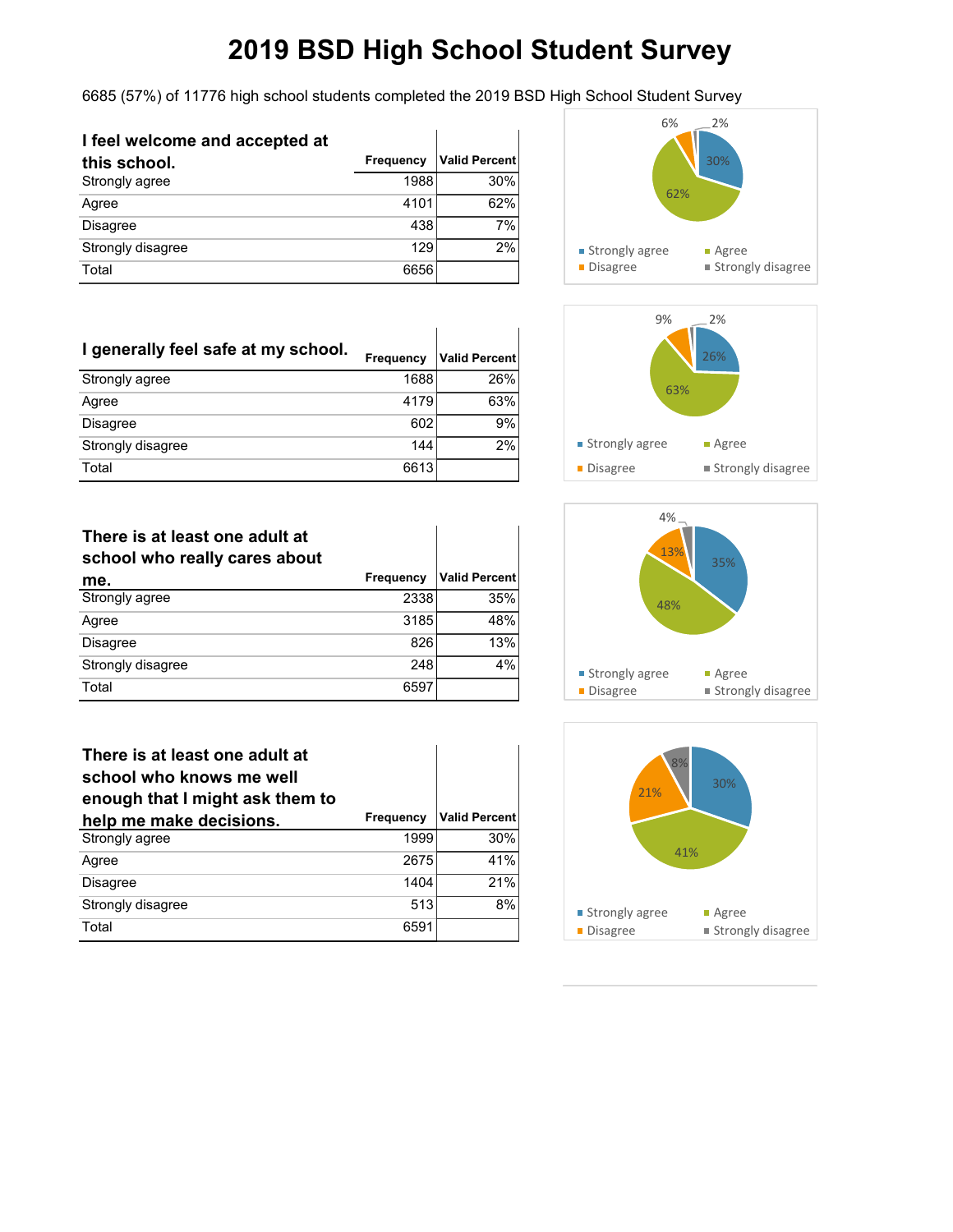| Early release has allowed me to<br>be better prepared for my |           |                      |
|--------------------------------------------------------------|-----------|----------------------|
| classes.                                                     | Frequency | <b>Valid Percent</b> |
| Strongly agree                                               | 3322      | 50%                  |
| Agree                                                        | 2263      | 34%                  |
| <b>Disagree</b>                                              | 718       | 11%                  |
| Strongly disagree                                            | 308       | 5%                   |
| Total                                                        | 6611      |                      |









### **How do you use the Wednesday Early Release time? (Select all**

| that apply.)                         | Frequency |
|--------------------------------------|-----------|
| <b>Homework</b>                      | 4706      |
| Making up missed or late assignments | 2734      |
| Work                                 | 1858      |
| Down time                            | 4247      |
| Other                                | 1244      |

| My teachers set high     |           |                      |
|--------------------------|-----------|----------------------|
| expectations for me.     | Frequency | <b>Valid Percent</b> |
| <b>Strongly Agree</b>    | 1805      | 27%                  |
| Agree                    | 3713      | 56%                  |
| <b>Disagree</b>          | 489       | 7%                   |
| <b>Strongly Disagree</b> | 90        | 1%                   |
| Don't Know               | 535       | 8%                   |
| Total                    | 6632      |                      |

| My teachers expect me to attend |                  |                      |
|---------------------------------|------------------|----------------------|
| college.                        | <b>Frequency</b> | <b>Valid Percent</b> |
| Strongly agree                  | 2190             | 33%                  |
| Agree                           | 2960             | 45%                  |
| <b>Disagree</b>                 | 430              | 7%                   |
| Strongly disagree               | 77               | 1%                   |
| Don't Know                      | 924              | 14%                  |
| Total                           | 6581             |                      |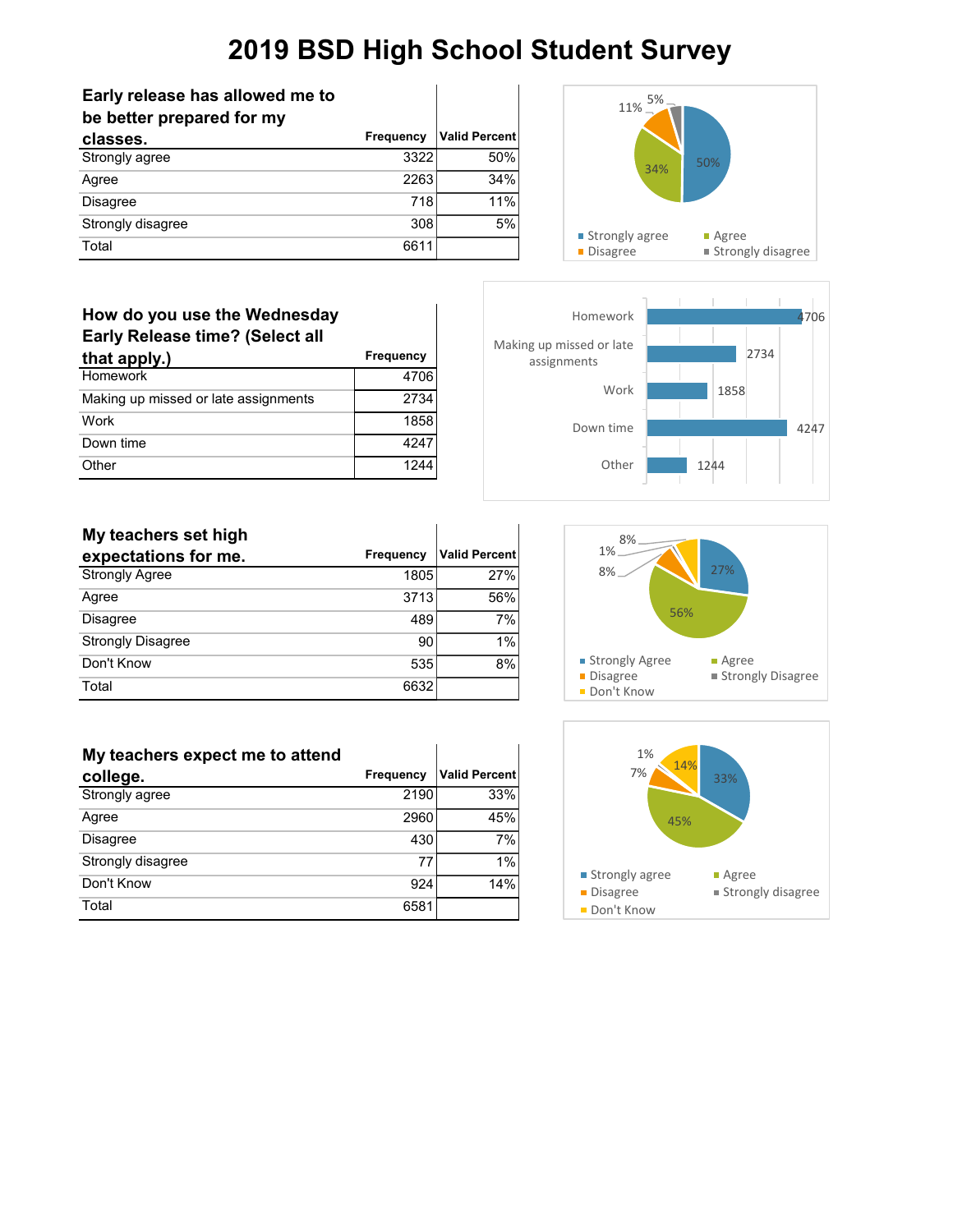#### **I made progress toward earning my career ed credit this year. Frequency Valid Percent**

**I am making progress toward my** 

| my career ed credit this year. | Frequency   | Valid Percent |
|--------------------------------|-------------|---------------|
| Yes                            | 35531       | 54%           |
| No                             | 831         | 13%           |
| Don't know                     | <b>2246</b> | 34%           |
| Total                          | 6630        |               |

**post-high school goals. Frequency Valid Percent** Strongly agree 1858 28% Agree 3484 53% Disagree 328 5% Strongly Disagree 2% Don't Know 862 13%







Total 6635

| classroom circles?                       | Frequency | <b>Valid Percent</b> |
|------------------------------------------|-----------|----------------------|
| 4 or more times per week                 | 529       | 8%                   |
| 1-3 times per week                       | 915       | 14%                  |
| 2-3 times per month                      | 619       | 9%                   |
| One time per month                       | 381       | 6%                   |
| Less than 1 time per month               | 486       | 7%                   |
| Never                                    | 362       | 5%                   |
| I do not know what classroom circles are | 3356      | 50%                  |
| Total                                    | 6648      |                      |

#### **Classroom circles help me feel more connected to my**

| classroom community.                      | <b>Frequency</b> | <b>Valid Percent</b> |
|-------------------------------------------|------------------|----------------------|
| Always                                    | 420              | 14%                  |
| Sometimes                                 | 1546             | 52%                  |
| Rarely                                    | 583              | 20%                  |
| Never                                     | 251              | 9%                   |
| I do not participate in classroom circles | 148              | 5%                   |
| Total                                     | 2948             |                      |



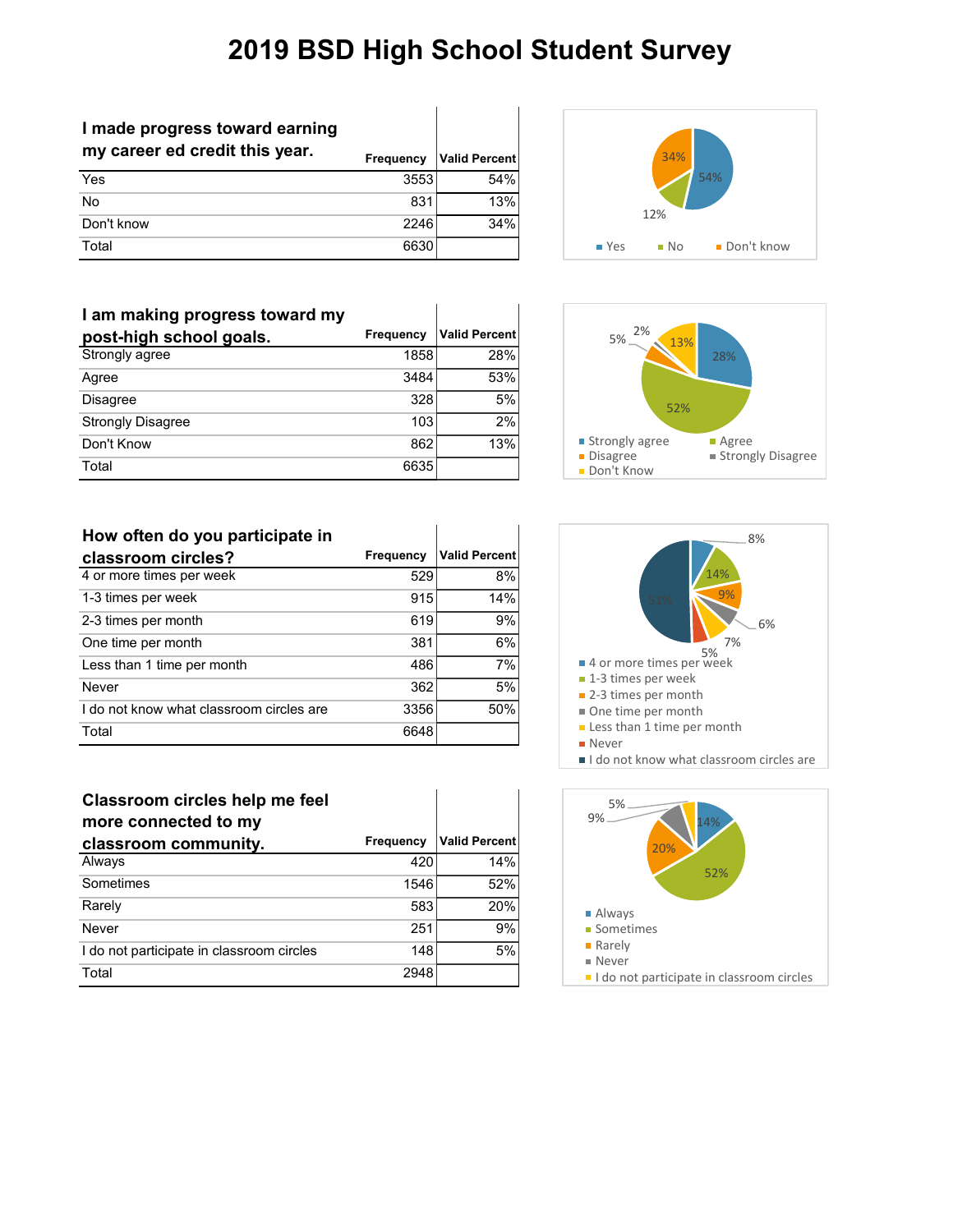| My thinking has grown or<br>changed as a result of new |                  |                      |
|--------------------------------------------------------|------------------|----------------------|
| learning.                                              | <b>Frequency</b> | <b>Valid Percent</b> |
| Strongly agree                                         | 1893             | 30%                  |
| Agree                                                  | 3632             | 57%                  |
| <b>Disagree</b>                                        | 730              | 11%                  |
| <b>Strongly Disagree</b>                               | 159              | 2%                   |
| Total                                                  | 6414             |                      |



| In general, I receive personal<br>feedback from my teachers on<br>how I can improve my school |                  |                      |
|-----------------------------------------------------------------------------------------------|------------------|----------------------|
| performance.                                                                                  | <b>Frequency</b> | <b>Valid Percent</b> |
| Strongly agree                                                                                | 1277             | 20%                  |
| Agree                                                                                         | 3324             | 52%                  |
| Disagree                                                                                      | 1451             | 23%                  |
| Strongly disagree                                                                             | 302              | 5%                   |
| Total                                                                                         | 6354             |                      |



| Do you read at home? (Assigned |           |               |
|--------------------------------|-----------|---------------|
| and choice readings)           | Frequency | Valid Percent |
| Every night                    | 661       | 10%           |
| Most nights                    | 1302      | 20%           |
| Some nights                    | 2382      | 37%           |
| Rarely                         | 1530      | 24%           |
| <b>Never</b>                   | 541       | 8%            |
| Total                          | 6416      |               |



### **Are you given time to read books of your choice at school? Frequency**  $\begin{bmatrix} \mathsf{V} \mathsf{A} \end{bmatrix}$

|           | <b>Lieduelicy</b> | Valiu Felcelii |
|-----------|-------------------|----------------|
| Every day | 821               | 13%            |
| Most days | 2437              | 38%            |
| Some days | 1839              | 29%            |
| Rarely    | 889               | 14%            |
| Never     | 434               | 7%             |
| Total     | 6420              |                |
|           |                   |                |

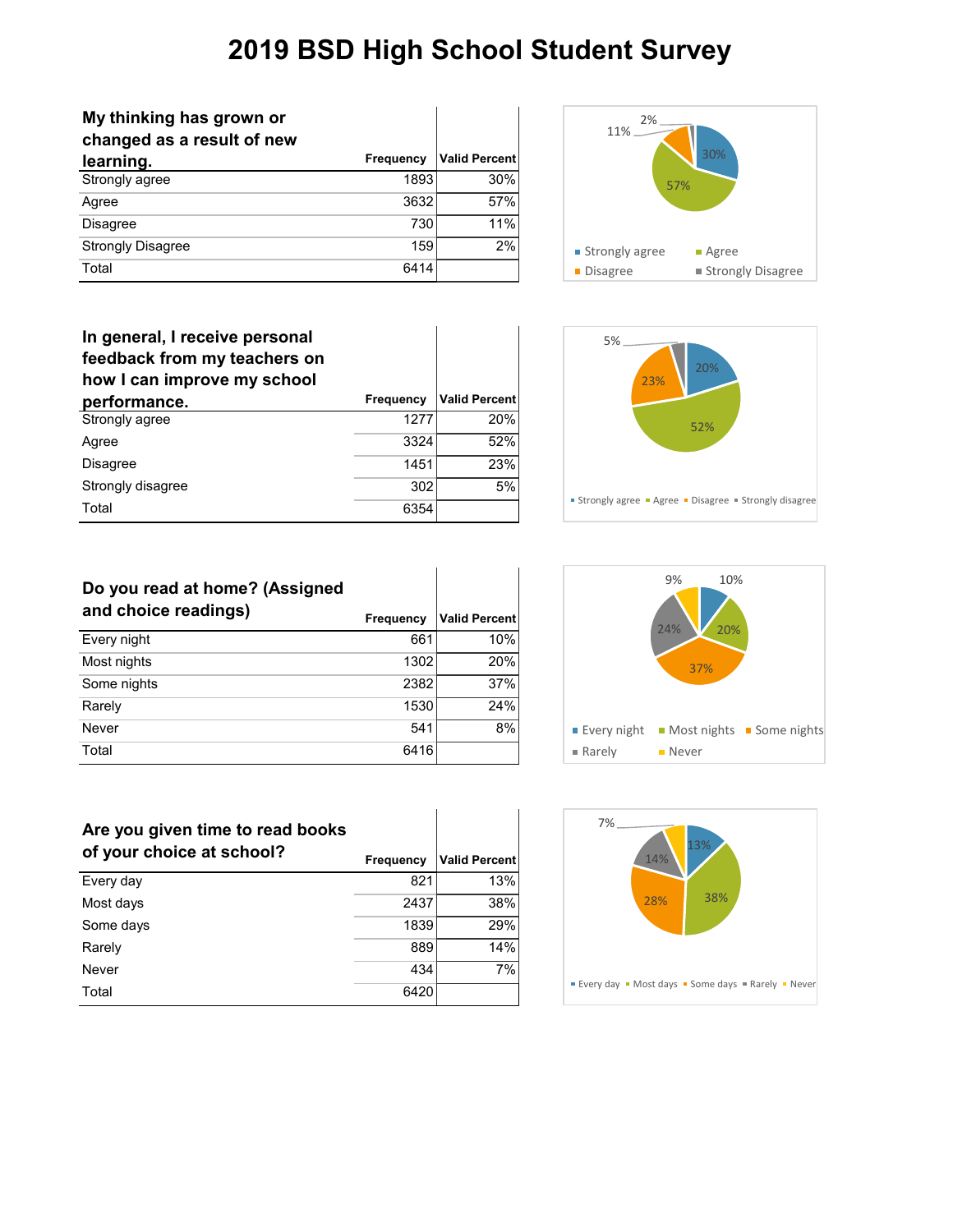| Fine Arts: It is easy for me to<br>schedule my visual and/or<br>performing arts classes and still<br>meet my other school |                  |                      |
|---------------------------------------------------------------------------------------------------------------------------|------------------|----------------------|
| requirements.                                                                                                             | <b>Frequency</b> | <b>Valid Percent</b> |
| Strongly agree                                                                                                            | 1115             | 40%                  |
| Agree                                                                                                                     | 1371             | 49%                  |
| <b>Disagree</b>                                                                                                           | 234              | 8%                   |
| Strongly disagree                                                                                                         | 62               | 2%                   |
| Total                                                                                                                     | 2782             |                      |



| Fine Arts: The skills I learn in my<br>Fine Arts class(es) help me do<br>better in other areas of school |           |                      |
|----------------------------------------------------------------------------------------------------------|-----------|----------------------|
| and life.                                                                                                | Frequency | <b>Valid Percent</b> |
| Strongly agree                                                                                           | 943       | 34%                  |
| Agree                                                                                                    | 1319      | 47%                  |
| <b>Disagree</b>                                                                                          | 423       | 15%                  |
| Strongly disagree                                                                                        | 92        | 3%                   |
| Total                                                                                                    | 2777      |                      |



| Fine Arts: My Fine Arts class(es)<br>help me feel more connected to<br>my school community. | <b>Frequency</b> | <b>Valid Percent</b> |
|---------------------------------------------------------------------------------------------|------------------|----------------------|
| Strongly agree                                                                              | 1078             | 39%                  |
| Agree                                                                                       | 1135             | 41%                  |
| Disagree                                                                                    | 443              | 16%                  |
| Strongly disagree                                                                           | 114              | 4%                   |
| Total                                                                                       | 2770             |                      |



# 40% 37% 13% 8% 2% Always Usually About half the time Rarely Never

#### **Social Studies: We learn about a wide variety of diverse cultures. Frequency Valid Percent**

| wide vallety of diverse cultures. | Frequency | <b>Valid Percent</b> |
|-----------------------------------|-----------|----------------------|
| Always                            | 2006      | 40%                  |
| Usually                           | 1821      | 37%                  |
| About half the time               | 624       | 13%                  |
| Rarely                            | 391       | 8%                   |
| <b>Never</b>                      | 122       | 2%                   |
| Total                             | 4964      |                      |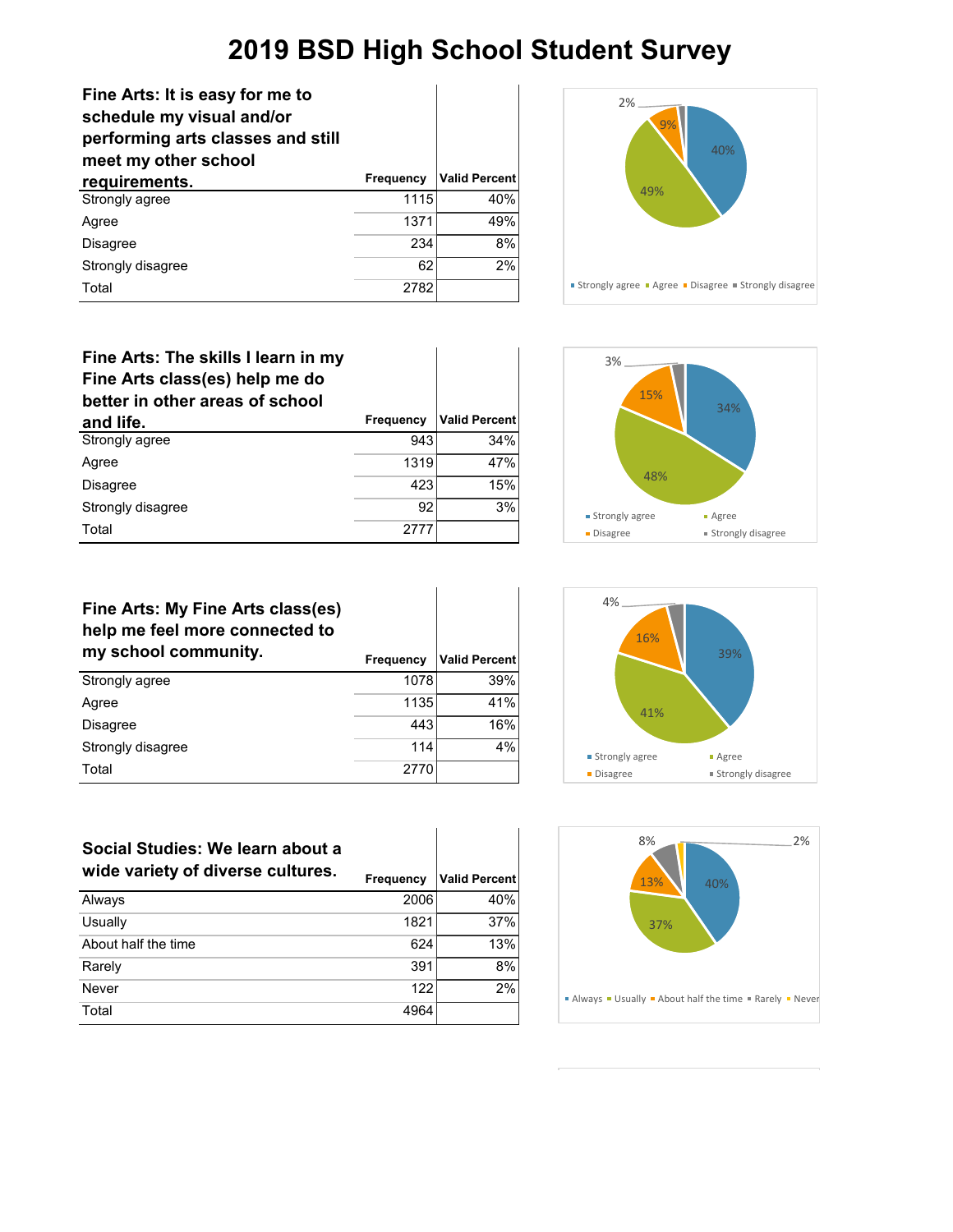| Social Studies: When we learn<br>about a new topic, we look at it<br>from different perspectives and |           |                      |
|------------------------------------------------------------------------------------------------------|-----------|----------------------|
| points of view.                                                                                      | Frequency | <b>Valid Percent</b> |
| Always                                                                                               | 2166      | 44%                  |
| Usually                                                                                              | 1818      | 37%                  |
| About half the time                                                                                  | 543       | 11%                  |
| Rarely                                                                                               | 311       | 6%                   |
| Never                                                                                                | 120       | 2%                   |
| Total                                                                                                | 4958      |                      |



| Social Studies: We connect what<br>we are studying to current<br>events and/or real-world issues. | Frequency | <b>Valid Percent</b> |
|---------------------------------------------------------------------------------------------------|-----------|----------------------|
| Always                                                                                            | 2353      | 48%                  |
| Usually                                                                                           | 1695      | 34%                  |
| About half the time                                                                               | 543       | 11%                  |
| Rarely                                                                                            | 272       | 6%                   |
| Never                                                                                             | 80        | 2%                   |
| Total                                                                                             | 4943      |                      |



#### **Social Studies: I think what we are learning is important to my**

| are rearning is important to my |           |                      |
|---------------------------------|-----------|----------------------|
| life outside of school.         | Frequency | <b>Valid Percent</b> |
| Always                          | 1760      | 36%                  |
| Usually                         | 1534      | 31%                  |
| About half the time             | 890       | 18%                  |
| Rarely                          | 478       | 10%                  |
| Never                           | 269       | 5%                   |
| Total                           | 4931      |                      |
|                                 |           |                      |

| Social Studies: In a typical<br>month, how much of your |           |
|---------------------------------------------------------|-----------|
| learning time is student-led?                           | Frequency |
| Average percent                                         | 42%       |
| Total responses                                         | 4896      |

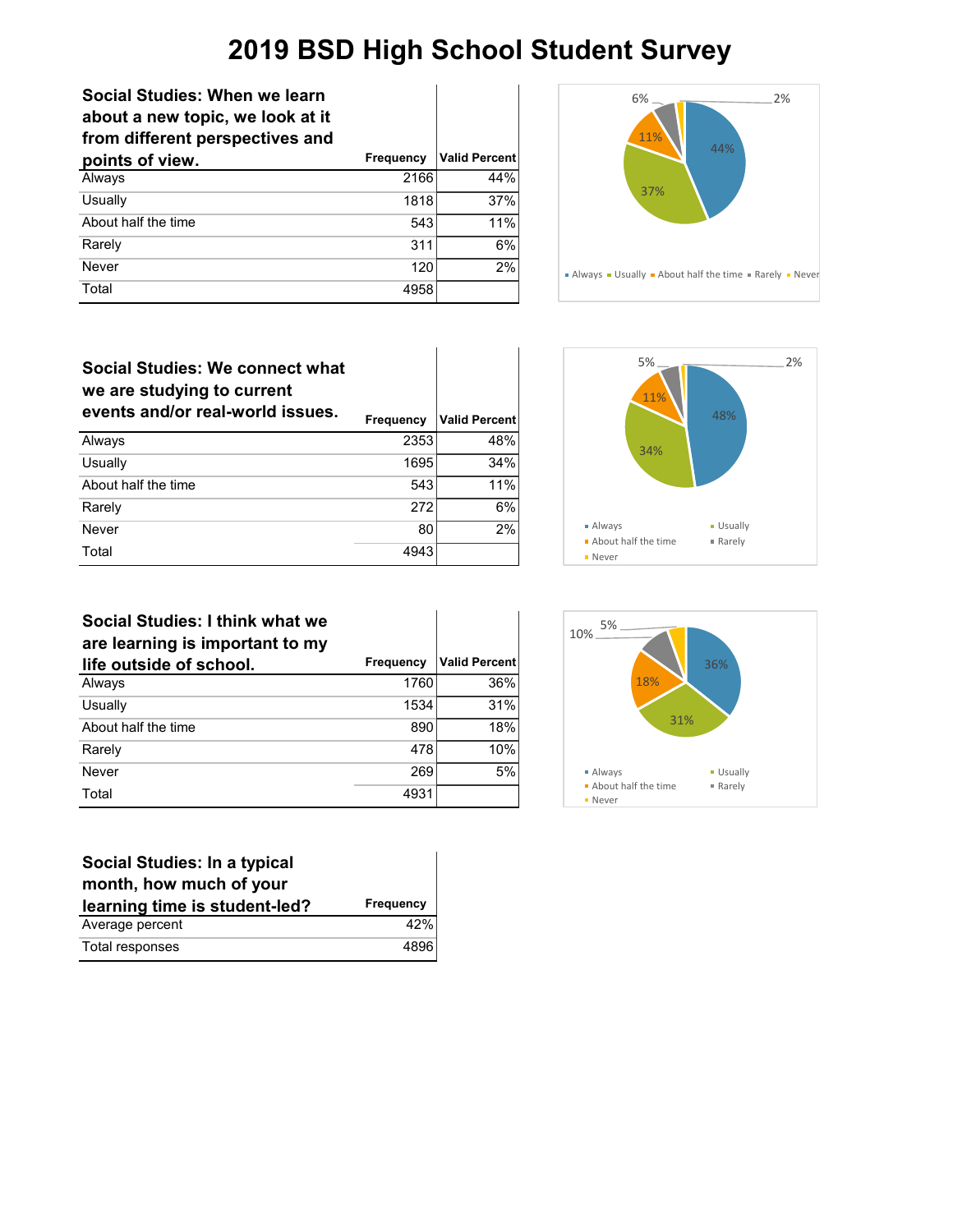| Social Studies: How often do<br>you engage in: Knowing and |           |                      |
|------------------------------------------------------------|-----------|----------------------|
| Understanding?                                             | Frequency | <b>Valid Percent</b> |
| Every class period                                         | 2238      | 46%                  |
| At least weekly (1-3 times per week)                       | 2144      | 44%                  |
| At least month (2-3 times per month)                       | 391       | 8%                   |
| Rarely or Never (once a month or less)                     | 132       | 3%                   |
| Total                                                      | 4905      |                      |

**you engage in: Investigating? Frequency Valid Percent** Every class period and the contract of the 1352 28% At least weekly (1-3 times per week) 2353 48% At least month (2-3 times per month) 911 99% Rarely or Never (once a month or less) 272 6%

Total 4888





| Social Studies: How often do<br>you engage in: Communicating? | Frequency | <b>Valid Percent</b> |
|---------------------------------------------------------------|-----------|----------------------|
| Every class period                                            | 1696      | 35%                  |
| At least weekly (1-3 times per week)                          | 2045      | 42%                  |
| At least month (2-3 times per month)                          | 873       | 18%                  |
| Rarely or Never (once a month or less)                        | 271       | 6%                   |
| Total                                                         | 4885      |                      |



| Valid Percent∣ | 3%<br>11%<br>44%                       |
|----------------|----------------------------------------|
| 44%            | 42%                                    |
| 42%            |                                        |
| 11%            | <b>Every class period</b>              |
| 3%             | At least weekly (1-3 times per week)   |
|                | At least month (2-3 times per month)   |
|                | Rarely or Never (once a month or less) |
|                |                                        |



### **Social Studies: How often do you engage in: Thinking Critically? Frequency Prequency** Every class period 2120

**Social Studies: How often do** 

| At least weekly (1-3 times per week)   | 2058  | 42% |
|----------------------------------------|-------|-----|
| At least month (2-3 times per month)   | 531   | 11% |
| Rarely or Never (once a month or less) | 164 l | 3%  |
| Total                                  | 48731 |     |

| Social Studies: How often do<br>you learn about: Civics and |                  |                      |
|-------------------------------------------------------------|------------------|----------------------|
| Government?                                                 | <b>Frequency</b> | <b>Valid Percent</b> |
| Every class period                                          | 1364             | 28%                  |
| At least weekly (1-3 times per week)                        | 2090             | 43%                  |
| At least month (2-3 times per month)                        | 965              | 20%                  |
| Rarely or Never (once a month or less)                      | 413              | 9%                   |
| Total                                                       | 4832             |                      |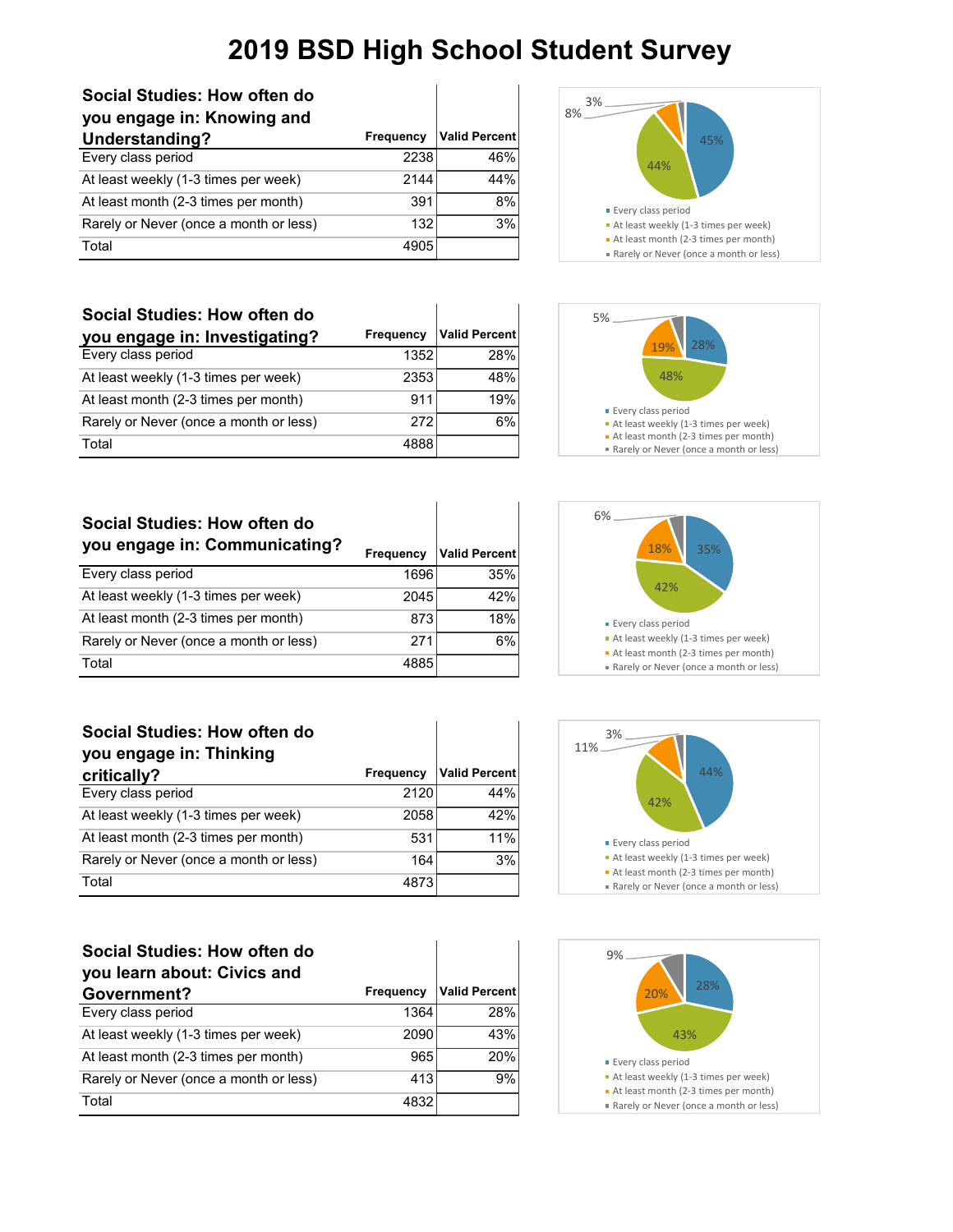### **Social Studies: How often do you learn about: E Financial Literad** Every class period At least weekly (1-3 times

| you learn about: Economics and         |           |                      |
|----------------------------------------|-----------|----------------------|
| <b>Financial Literacy?</b>             | Frequency | <b>Valid Percent</b> |
| Every class period                     | 1052      | 22%                  |
| At least weekly (1-3 times per week)   | 1907      | 39%                  |
| At least month (2-3 times per month)   | 1179      | 24%                  |
| Rarely or Never (once a month or less) | 700       | 14%                  |
| Total                                  | 4838      |                      |



| Social Studies: How often do<br>you learn about: Multicultural<br><b>Studies?</b> | Frequency | <b>Valid Percent</b> |
|-----------------------------------------------------------------------------------|-----------|----------------------|
| Every class period                                                                | 1550      | 32%                  |
| At least weekly (1-3 times per week)                                              | 2003      | 42%                  |
| At least month (2-3 times per month)                                              | 852       | 18%                  |
| Rarely or Never (once a month or less)                                            | 411       | 9%                   |
| Total                                                                             | 4816      |                      |

| Social Studies: How often do           |           |                      |
|----------------------------------------|-----------|----------------------|
| you learn about: Geography?            | Frequency | <b>Valid Percent</b> |
| Every class period                     | 1023      | 21%                  |
| At least weekly (1-3 times per week)   | 1815      | 38%                  |
| At least month (2-3 times per month)   | 1261      | 26%                  |
| Rarely or Never (once a month or less) | 714       | 15%                  |
| Total                                  | 4813      |                      |

| Social Studies: How often do<br>you learn about: History |           |                      |
|----------------------------------------------------------|-----------|----------------------|
| (Knowledge and Thinking)?                                | Frequency | <b>Valid Percent</b> |
| Every class period                                       | 2113      | 44%                  |
| At least weekly (1-3 times per week)                     | 1711      | 36%                  |
| At least month (2-3 times per month)                     | 684       | 14%                  |
| Rarely or Never (once a month or less)                   | 295       | 6%                   |
| Total                                                    | 4803      |                      |





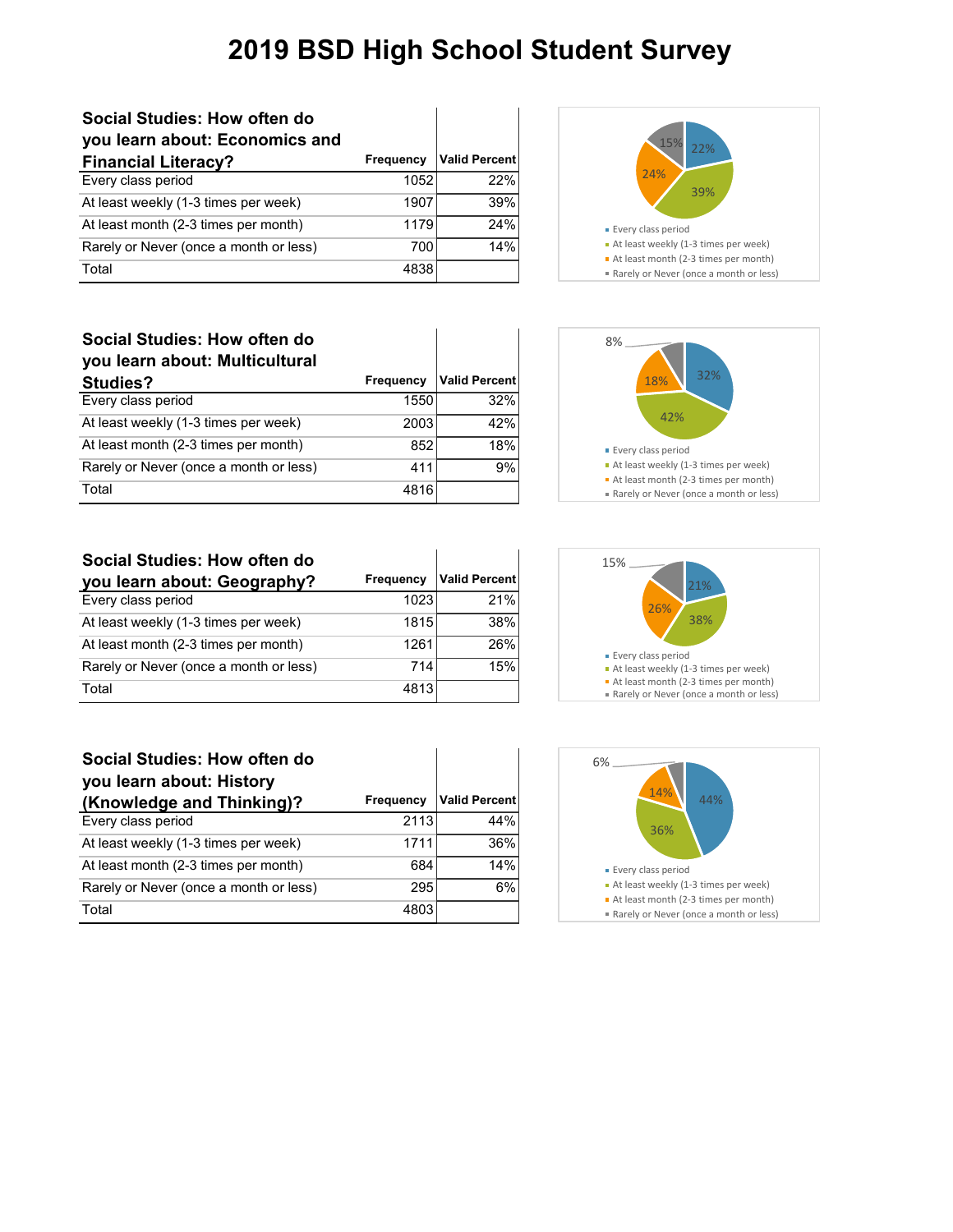| Staff members at my school treat          |                 |       |                 |                  |
|-------------------------------------------|-----------------|-------|-----------------|------------------|
| all students the same, no                 | <b>Strongly</b> |       |                 | <b>Strongly</b>  |
| matter                                    | Agree           | Agree | <b>Disagree</b> | <b>Disagree</b>  |
| Their race or language                    | 2308            | 2184  | 536             | 173 <sub>l</sub> |
| Whether their parents are rich or poor    | 2509            | 2162  | 317             | 129              |
| Their religion                            | 2494            | 2191  | 305             | 99               |
| Their level of physical or mental ability | 1918            | 2123  | 805             | 277              |
| Their gender identity                     | 2381            | 2162  | 380             | 128              |
| Their sexual orientation                  | 2486            | 2175  | 235             | 99               |



| Students at my school treat all           | <b>Strongly</b> |       |                 | <b>Strongly</b> |
|-------------------------------------------|-----------------|-------|-----------------|-----------------|
| students the same, no matter              | Agree           | Agree | <b>Disagree</b> | <b>Disagree</b> |
| Their race or language                    | 1162            | 2374  | 1248            | 427             |
| Whether their parents are rich or poor    | 1063            | 2201  | 1367            | 488             |
| Their religion                            | 1281            | 2545  | 908             | 348             |
| Their level of physical or mental ability | 851             | 1925  | 1598            | 749             |
| Their gender identity                     | 1131            | 2036  | 1288            | 576             |
| Their sexual orientation                  | 1159            | 2140  | 1187            | 513             |

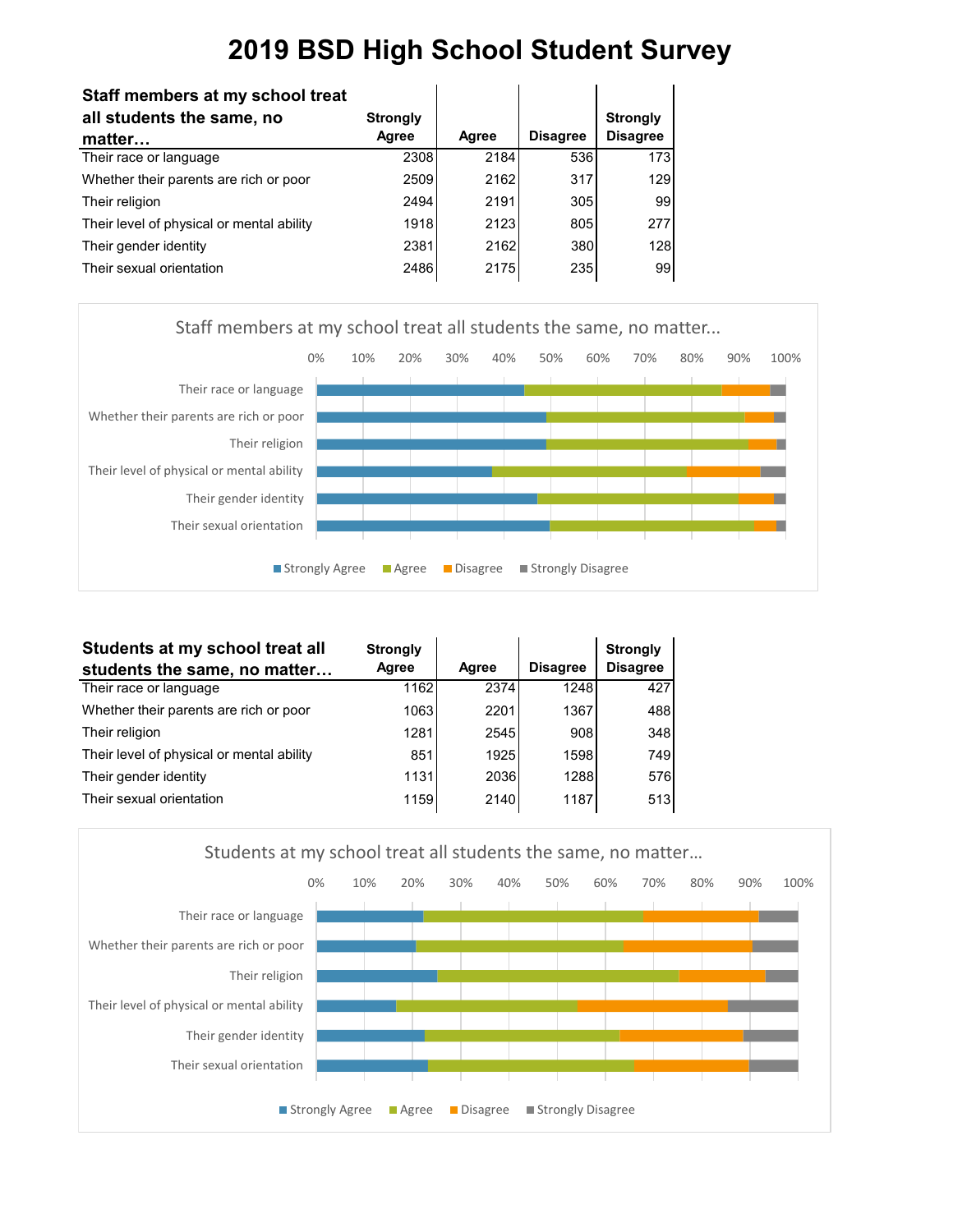l.

 $\mathbf{r}$ 

| My school is clean and neat in |           |                      |
|--------------------------------|-----------|----------------------|
| general.                       | Frequency | <b>Valid Percent</b> |
| Strongly agree                 | 1165      | 21%                  |
| Agree                          | 3468      | 63%                  |
| <b>Disagree</b>                | 651       | 12%                  |
| Strongly disagree              | 205       | 4%                   |
| Total                          | 5489      |                      |

| My school is clean and neat in |                  |                      |
|--------------------------------|------------------|----------------------|
| the bathrooms.                 | <b>Frequency</b> | <b>Valid Percent</b> |
| Strongly agree                 | 472              | 9%                   |
| Agree                          | 1990             | 36%                  |
| <b>Disagree</b>                | 1688             | 31%                  |
| Strongly disagree              | 1318             | 24%                  |
| Total                          | 5468             |                      |

| I have been bullied at school this |           |               |
|------------------------------------|-----------|---------------|
| year.                              | Frequency | Valid Percent |
| A lot                              | 136       | 2%            |
| A little                           | 952       | 17%           |
| Not at all                         | 43731     | 80%           |
| Total                              | 5461      |               |

| I have been bullied on the way to |           |                      |
|-----------------------------------|-----------|----------------------|
| or from school this year.         | Frequency | <b>Valid Percent</b> |
| A lot                             | 80        | 1%                   |
| A little                          | 249       | 5%                   |
| Not at all                        | 5135      | 94%                  |
| Total                             | 5464      |                      |

| I have been bullied online this |           |               |
|---------------------------------|-----------|---------------|
| year.                           | Frequency | Valid Percent |
| A lot                           | 212       | 4%            |
| A little                        | 652       | 12%           |
| Not at all                      | 4602      | 84%           |
| Total                           | 5466      |               |









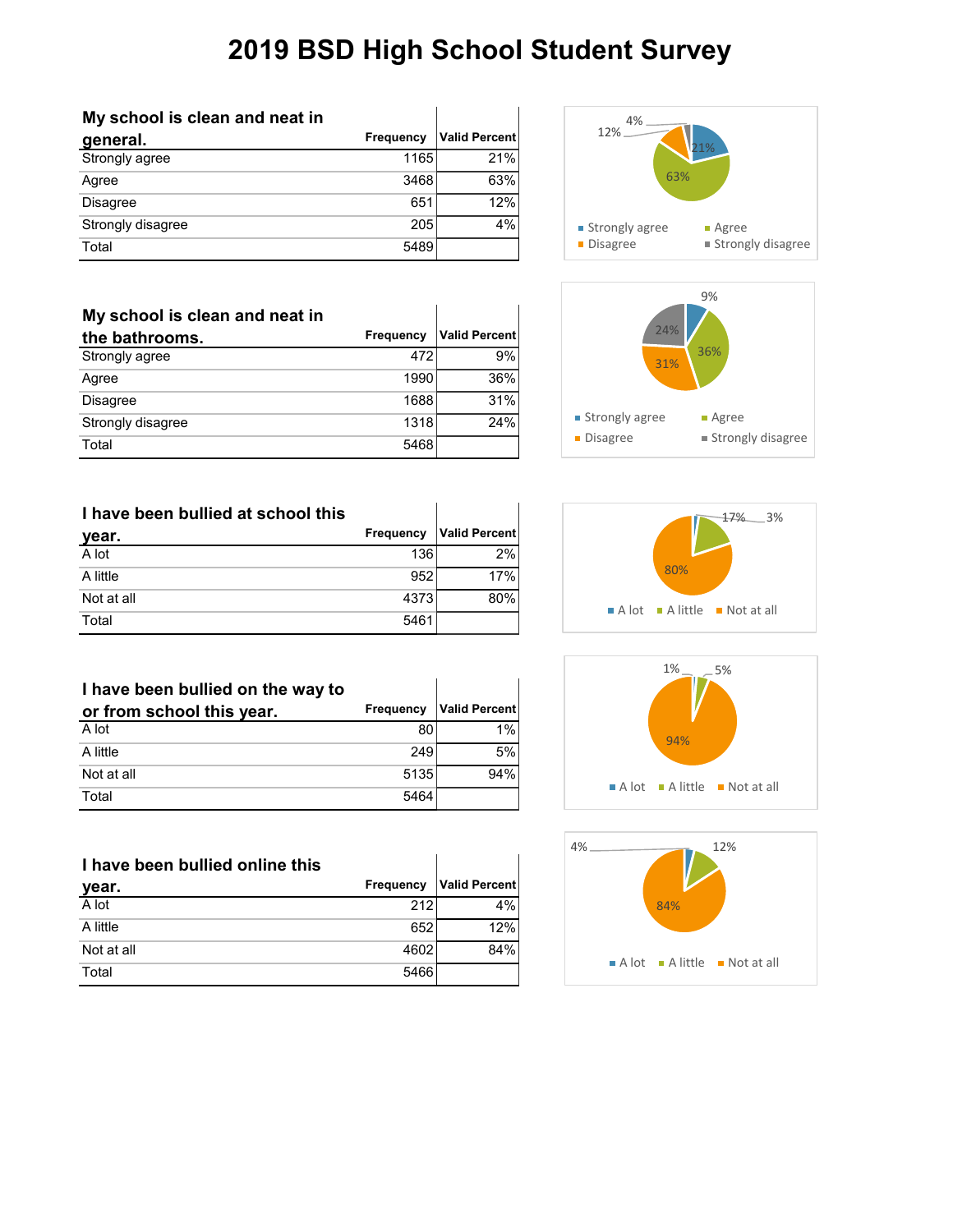| How do you travel to school |           |                      |
|-----------------------------|-----------|----------------------|
| most days?                  | Frequency | <b>Valid Percent</b> |
| Walk                        | 592       | 11%                  |
| <b>Bike</b>                 | 69        | $1\%$                |
| School bus                  | 1705      | 31%                  |
| Drive alone                 | 1377      | 25%                  |
| Car pool                    | 1029      | 19%                  |
| Public transportation       | 95        | 2%                   |
| Combination of these        | 586       | 11%                  |
| Total                       | 5453      |                      |



| How do you travel from school |           |                      |
|-------------------------------|-----------|----------------------|
| most days?                    | Frequency | <b>Valid Percent</b> |
| Walk                          | 859       | 16%                  |
| <b>Bike</b>                   | 77        | 1%                   |
| School bus                    | 1906      | 35%                  |
| Drive alone                   | 1145      | 21%                  |
| Car pool                      | 660       | 12%                  |
| Public transportation         | 128       | 2%                   |
| Combination of these          | 667       | 12%                  |
| Total                         | 5442      |                      |



### **Which affect your decision whether to walk or bike to/ from school? (Select all that apply.) Figulary Frequency**

|                                                | .    |
|------------------------------------------------|------|
| <b>Distance</b>                                | 3321 |
| Time                                           | 3395 |
| Convenience of driving                         | 2060 |
| Involvement in after-school activities or work | 1724 |
| Speed of traffic along route to school         | 599  |
| Amount of traffic along route to school        | 709  |
| Access to sidewalks and pathways               | 887  |
| Safety of intersections                        | 734  |
| Weather                                        | 2651 |



| My school has the necessary<br>technology available to support |                  |                      |
|----------------------------------------------------------------|------------------|----------------------|
| my learning.                                                   | <b>Frequency</b> | <b>Valid Percent</b> |
| Strongly agree                                                 | 2270             | 42%                  |
| Agree                                                          | 2773             | 52%                  |
| <b>Disagree</b>                                                | 247              | 5%                   |
| Strongly disagree                                              | 79               | 1%                   |
| Total                                                          | 5369             |                      |

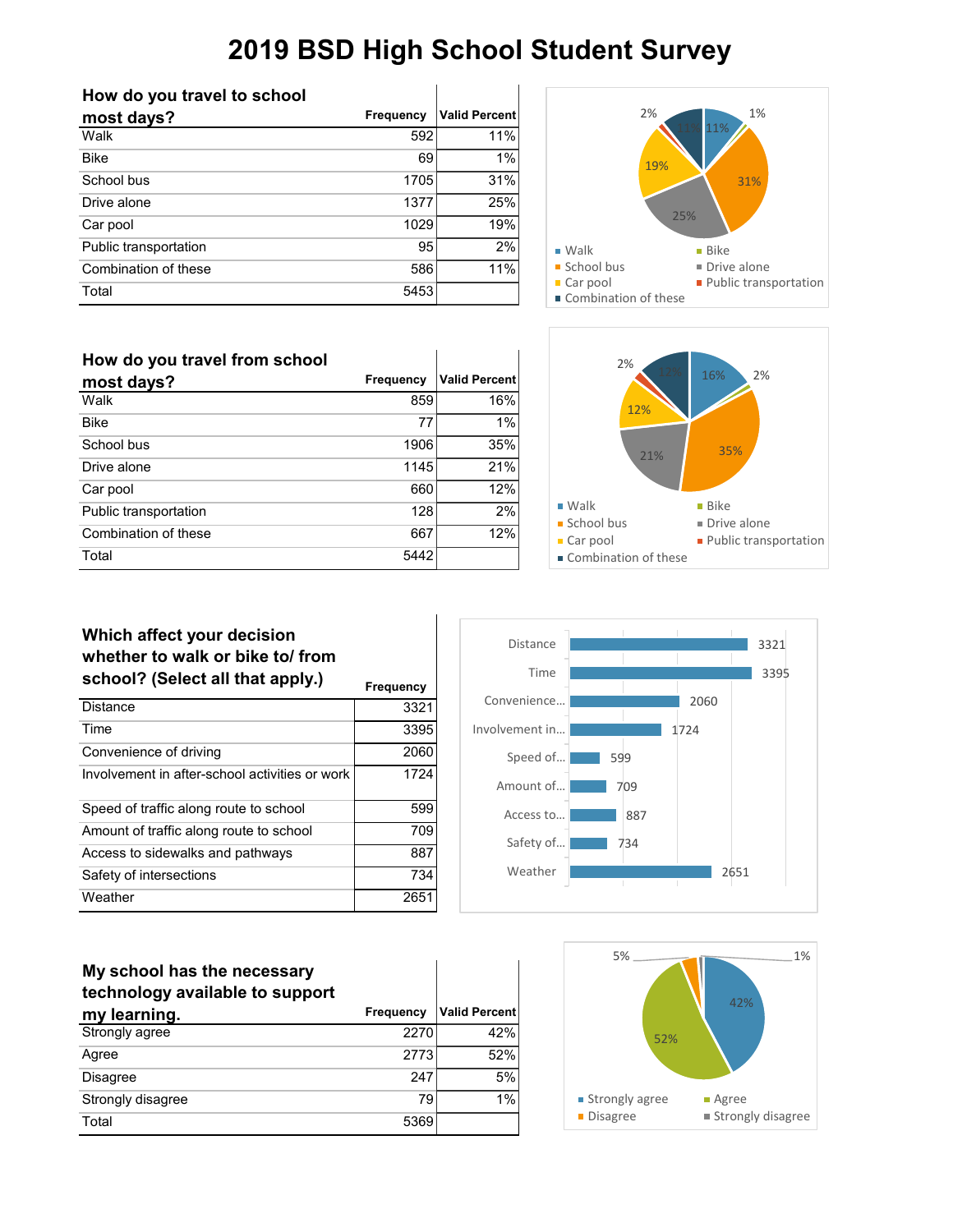| How are you able to access the<br>internet outside of school? | Frequency |
|---------------------------------------------------------------|-----------|
| Internet connection at home                                   | 5114      |
| Mobile phone/ Hot spot                                        | 2587      |
| Public library                                                | 1286      |
| Coffee shops/restaurants                                      | 1343      |
| Friends' houses                                               | 1264      |
| I am not able to access the internet outside<br>of school     | 75        |
| Other                                                         |           |



| How often do you receive<br>homework assignments that |           |                      | $3\%$ $-$<br>6%      | 1%                    |
|-------------------------------------------------------|-----------|----------------------|----------------------|-----------------------|
| require internet access?                              | Frequency | <b>Valid Percent</b> |                      |                       |
| Daily                                                 | 2836      | 53%                  |                      |                       |
| Weekly                                                | 1990      | 37%                  | 37%                  | 53%                   |
| Monthly                                               | 342       | 6%                   |                      |                       |
| Less than monthly                                     | 152       | 3%                   | $\blacksquare$ Daily | ■ Week                |
| Never                                                 | 42        | 1%                   | ■ Monthly            | $\blacksquare$ Less t |
| Total                                                 | 5362      |                      | ■ Never              |                       |



| How often are you unable to<br>complete homework<br>assignments because you |                  |                      |
|-----------------------------------------------------------------------------|------------------|----------------------|
| cannot access the internet?                                                 | <b>Frequency</b> | <b>Valid Percent</b> |
| Daily                                                                       | 126              | 2%                   |
| Weekly                                                                      | 249              | 5%                   |
| Monthly                                                                     | 294              | 6%                   |
| Less than monthly                                                           | 1110             | 21%                  |
| Never                                                                       | 3562             | 67%                  |
| Total                                                                       | 5341             |                      |



### **I am involved in the following after-school activities: (Select all**

| alter-scribol activities: (Select all |                  |                      |
|---------------------------------------|------------------|----------------------|
| that apply.)                          | <b>Frequency</b> | <b>Valid Percent</b> |
| Athletics, school-sponsored           | 1686             | 32%                  |
| Athletics, non-school-sponsored       | 1301             | 25%                  |
| Volunteering or service learning      | 1369             | 26%                  |
| Student leadership                    | 391              | 7%                   |
| Extra-curricular activities           | 1978             | 38%                  |
| Paid employment                       | 913              | 17%                  |
| Other                                 | 560              | 11%                  |
| None                                  | 1206             | 23%                  |
| Number of student responding          | 5258             |                      |

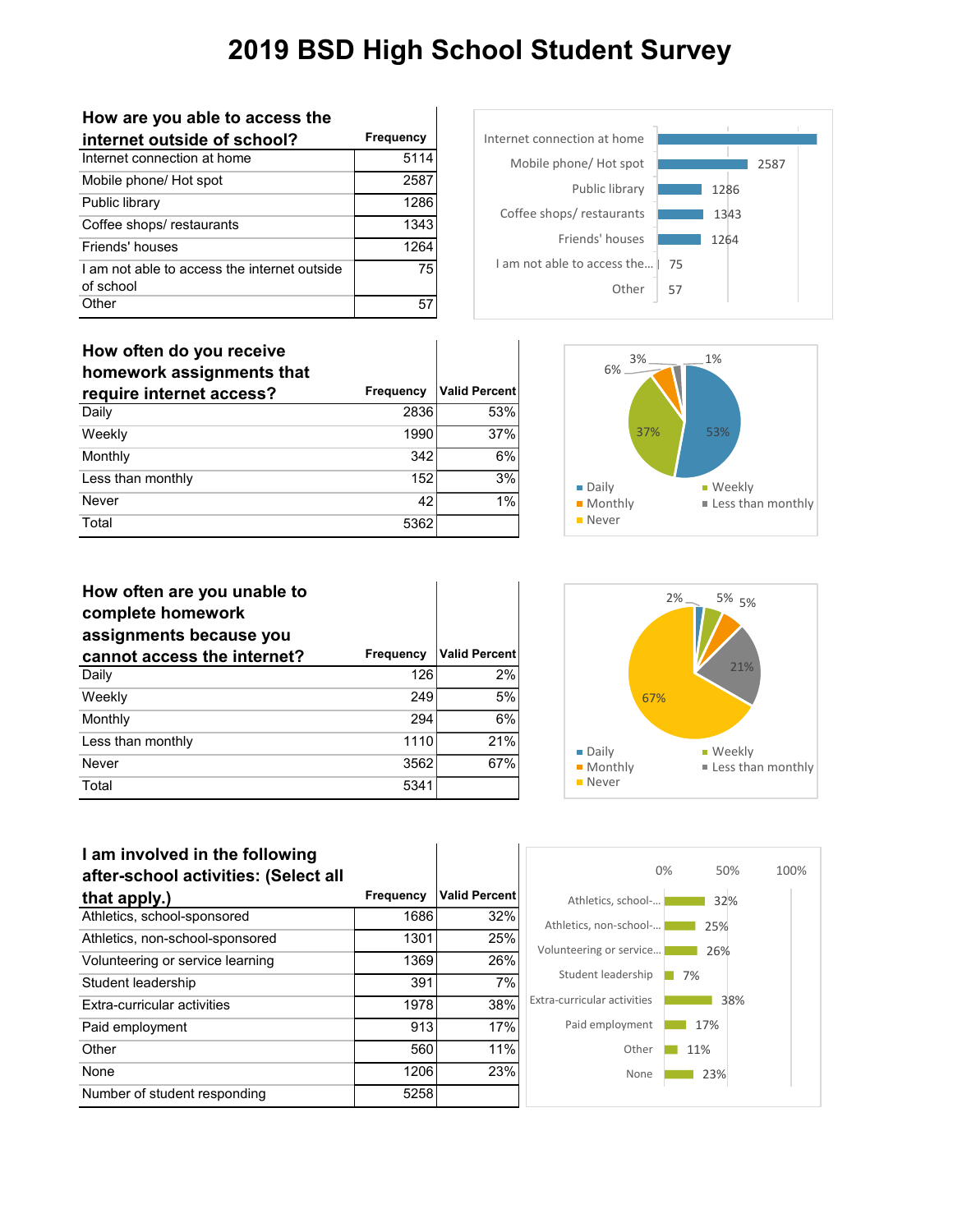| I have participated in the<br>following career-related<br>experiences: (Select all that |                  |                      |
|-----------------------------------------------------------------------------------------|------------------|----------------------|
| apply.)                                                                                 | <b>Frequency</b> | <b>Valid Percent</b> |
| Apprenticeship                                                                          | 156              | 3%                   |
| Job shadow                                                                              | 584              | 11%                  |
| Internship                                                                              | 411              | 8%                   |
| Community service/ Service learning                                                     | 2717             | 52%                  |
| None of these                                                                           | 2197             | 42%                  |
| Number of student responding                                                            | 5187             |                      |



### **I have support planning and preparing for my education/ plan after I graduate from high school. Frequency Valid Percent** Yes 4039 77% No 1191 23% Total 5230



| I have explored information     |           |                      |
|---------------------------------|-----------|----------------------|
| about post-high school options. | Frequency | <b>Valid Percent</b> |
| Strongly agree                  | 1548      | 30%                  |
| Agree                           | 2127      | 41%                  |
| Neither agree nor disagree      | 1109      | 21%                  |
| <b>Disagree</b>                 | 304       | 6%                   |
| Strongly disagree               | 157       | 3%                   |
| Total                           | 5245      |                      |

| I, or someone in my family, have<br>attended a district night on<br>college, career, or post-high |           |                      |
|---------------------------------------------------------------------------------------------------|-----------|----------------------|
| school planning.                                                                                  | Frequency | <b>Valid Percent</b> |
| Yes                                                                                               | 2173      | 42%                  |
| No                                                                                                | 3016      | 58%                  |
| Total                                                                                             | 5189      |                      |